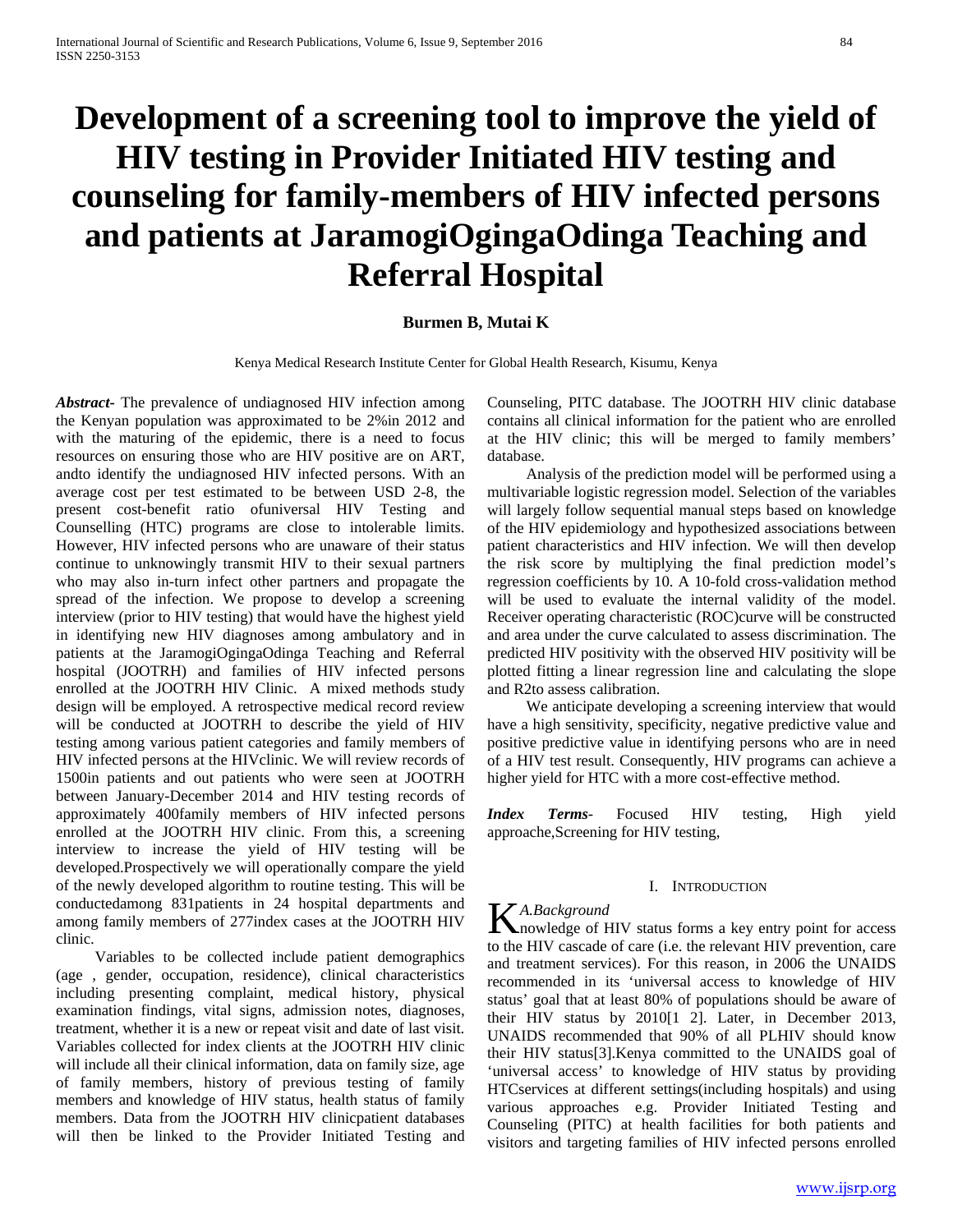in care as well as providing referrals and linkages of those tested to relevant HIV health services[1].

 By 2012, 72% of persons who participated in a nationwide survey in 2012had ever been tested for HIV; among the HIV positive, 47% were aware of their correct HIV statusand 90% of them were enrolled in HIV clinics[4]. In 2012, the prevalence of undiagnosed HIV infection among the general Kenyan population was approximated to be 2%[4 5]. Consistent with this, HTC among family members of HIV infected persons in Nyanza province where despite the HIV prevalence being triple that of national levels (15.2% against the country's average of 5.6%), testing 48,000 family members of HIV infected persons over a 3 month period in 2014 only yielded 2% HIV positive persons(Mutai, H, CDC Kenya Branch Chief Western Kenya, personal communication, December 2014)**.**At JOOTRH, between September and December 2014, the HIV prevalence rate among family members ofHIV infected persons enrolled at the JOOTRH HIV clinic was 9% (ManaseAmolloh, personal communication, January 2015).Among patients seen at JOOTRH between July and October 2014, the HIV prevalence ranged from 4-6% (Audo, C, HIV Counseling and Testing Coordinator, JOOTRH, personal communication, January 2015).

The proportion of positive tests from HTC programs has been diminishing. With an average implementation cost of 2-8 USD per test, the cost-benefit ratio of these programs is negatively skewed. More efficient methods for identifying the undiagnosed HIV population are urgently needed[6]. With an increase in knowledge of HIV status and linkages to HIV care services among those infected, contemporary strategies such as family testing which maybeuseful where HIV incidence is low or the yield of HIV screening is likely to be very low or close to zero, no longer seem to be useful[1]. Even in high HIV prevalent regions like Nyanza province where blanket approaches to HTC (like PITC) are advocated for, the yield of testing has been diminishing (6% in 2012, 4% in 2014) (Audo, C, HIV Counseling and Testing Coordinator, JOOTRH, personal communication, January 2015).HIV programs therefore need to redirect their focus to search for the 'undiagnosed' population' rather than increase HTC coverage.

 In Kenya, the HIV burden is borne by those in the reproductive age group (i.e. 15-49 years, particularly females, persons with TB, persons who engage in anal sex, widowed persons, uncircumcised men, persons living in urban regions, persons with multiple and concurrent sexual partnerships, persons who engage in transactional sex, non-prescription drug use and persons in the fishing industry because they disproportionately engage in the aforementioned risk behaviours[4].

 Screening programs are designed to assess persons at risk of disease in a population using repeated measurements or large numbers of people and a screening test that is low cost, simple, safe and acceptable. This is a substantial and demanding task and for this reason screening programs are not perfect[7]. The fact that 2% of the Kenyan population who are HIV positive do not know their status[4], translates to screening approximately 50 persons to yield one new HIV diagnosis (assuming they are evenly spread out through the community); a costly venture for HIV programs. Despite the low rates of undiagnosed infection, HIV infected persons who are unaware of their status continue to

unknowingly transmit HIV to their sexual partners who may also in-turn infects other partners and propagates the spread of the infection. Screening programs are only useful if the human and financial resources to operate the screening system are available, and the cost-benefit ratio of the screening program is acceptable. Screening programs should therefore be periodically reviewed to determine the need to modify, or contextualize them to prevailing logistical, political and epidemiological situations [7]. The current HTC guidelines recommend HIV testing for individuals who have not been tested in the past three months, do not know their HIV status, and are at risk of HIV[1].However, among persons whom knowledge of HIV status is vital to key HIV prevention interventions e.g. pregnant mothers and infants born to HIV positive mothers, screening for HIV among all persons is still recommended[8].Screening does not always have to be diagnostic, but it should identify people who require further diagnostic testing.Interviewing a patient about a set of criteria is an affordable and practical way to screen, and would be ideal if it helps determine those who require further testing and those who can safely defer HIV testing[9]. Targeted HIV testing makes maximum use of resources and gives a higher yield[10].

 In the literature, Targetted HIV testing among high risk populations has aided in the identification of new HIV diagnosis[11]. Interview questions should be somewhat selective (i.e. should have a high positive predictive value), so not everyone will "screen positive" – this will save resources by limiting the number of people who require additional diagnostic testing.We propose to develop a screening interview to be used prior to HIV testing that would increase yield in identifying new HIV diagnosis.

# *B.Study objectives*

## *Main Objective*

 To improve the yield of PITC testing approaches for families of HIV infected personsand ambulatory/in patients at JOOTRH through the implementation of an HIV screening interview prior to HIV testing

*Specific objectives*

- 1. To describe socio-demographic and clinical characteristics associated with HIV infection among persons tested at JOOTRH from the retrospective data review
- 2. To develop/propose a screening interviewbased on patient characteristics that would provide the highest yield in HIV testing, using the retrospective data review.
- 3. To determine the sensitivity, specificity, negative and positive predictive value of a HIV screening toolfor patients and family members of HIV infected patients at JOOTRH by prospectively testing the newly developed algorithm.

## II. METHODS

## *A.Study design and setting*

 JOOTRH is located in Kisumu county, a region with a population of approximately 1,000,000; 40% are aged >15 years and 51 % are female.[5]This hospital, a regional referral hospital to the former Nyanza province and parts of Rift Valley and Western Kenya has a bed capacity of 457 and a bed occupancy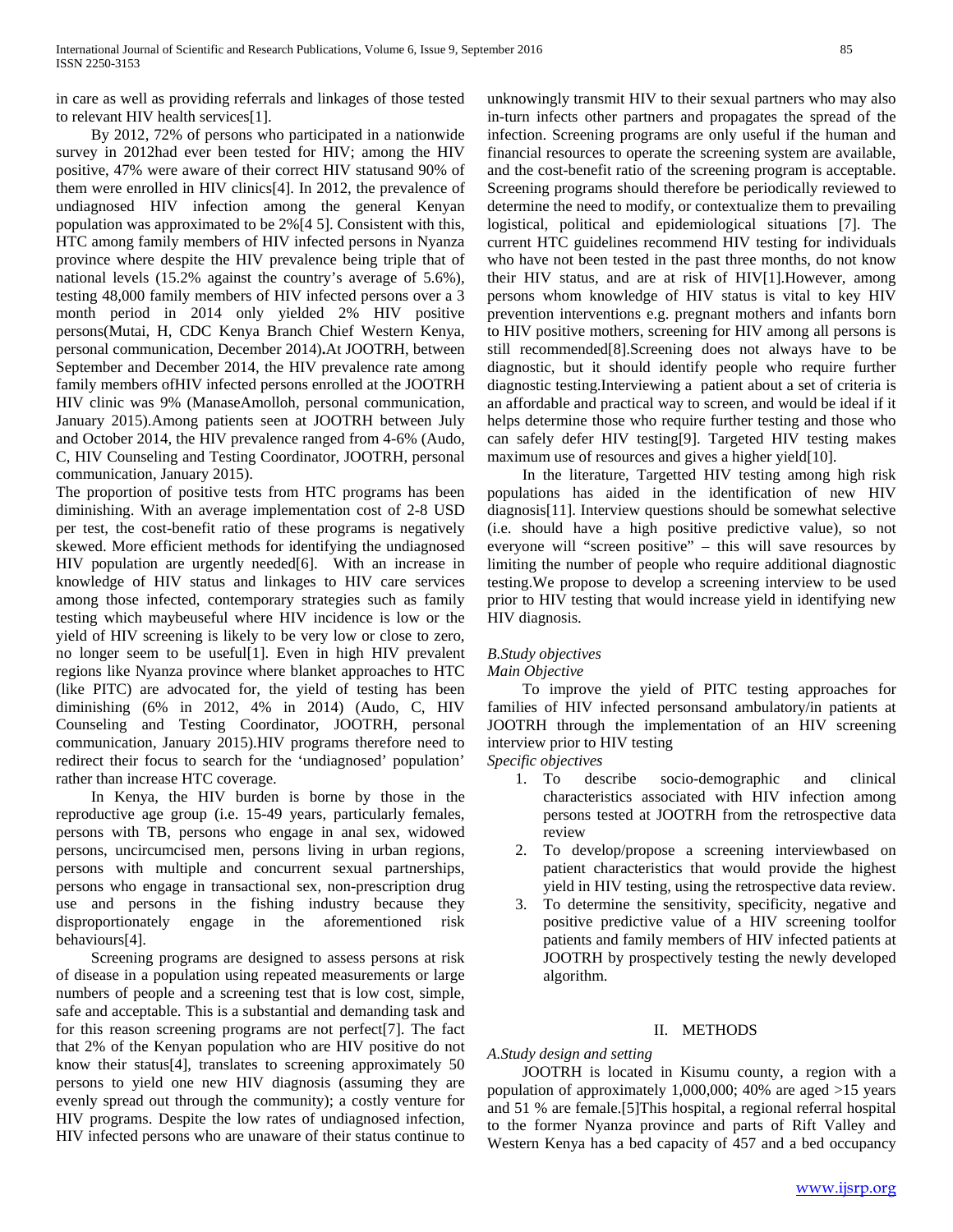rate of 95%.Annually, it offers outpatient services to over 250,000 persons and inpatient services to approximately 21,000 persons.[12] The JOOTRH HIV clinic incepted in 2003 has a cumulative patient enrolment of 23,000 and approximately 6,000 currently on care(Awuor, A, HIV Care and Treatment Coordinator, JOOTRH, personal communication). Seventy-five percent of patients are eligible for testing using the current HTC guidelines) (Audo, C, HIV Counseling and Testing Coordinator, JOOTRH, personal communication)[1].

 A mixed methods study design will be employed to conduct a two part study in each of the study populations (out patients and in patients at the JOOTRH and family members of HIV infected patients at the JOOTRH HIV clinic). The two parts of the study will include

- 1. Development of the HIV testing screening tool: A retrospective medical record review of 4000 patient records for patients seen at JOOTRH between January 2014 to December 2014 and 3000 records of family members of HIV infected patients who are currently enrolled at the JOOTRH PSC will be conducted at the JOOTRH to describe the yield of HIV testing and a develop an algorithm to increase the yield of HIV testing.
- 2. Validating of the newly developed HIV testing screening tool; we will operationally compare the yield of the new screening tool versus routine testing by prospectively assessing the utility of the newly developed algorithm in increasing the yield of HIV testing.

# *B.Development of the HTC screening tool: the retrospective arm of the study*

# *Study population*

 Patient testing arm: Medical records of Allin patients and out patients aged 2 years or older who were seen at the JOOTRH between January-December 2014. HIV testing is recommended for **all children** aged less than 18 months using HIV DNA PCR and Antibody testing as per the Kenya National HIV testing guidelines. For these reasons, chart review for this age-group will not be done[1].

 Family testing arm: HIV testing records of Family members of an index client aged 2 years andoldernewly diagnosed with HIV and enrolled at the JOOTRH PSC.HIV clinic.

# *Criteria for inclusion of participants*

- Out patientsand in patients (regardless of HIV status) seen at the JOOTRH between January and December 2014
- Family members of HIV infected persons enrolled at the JOOTRH HIV clinic
- Persons aged 2 years and older
- Complete patient and HIV testing records

*Criteria for Exclusion of participants*

Persons aged less than 2years

- Was not tested for HIV or has Indeterminate or unresolved HIV test results
- Incomplete or missing patient or HTC records

 Patient testing arm:For the retrospective data, we purpose to develop a risk score to accurately identify persons at risk for HIV infection using the 'case-control' approach.The ratio of cases to controls for the retrospective data abstraction will be 1:4, since, there is no further gain of power above four controls per case[13]. The sample size is estimated for the derivation of a risk model to minimize the possibility of over-fitting the multivariable logistic regression model[14]. A "rule of thumb" of a multivariable logistic regression analysis is an event-topredictor ratio of 10:1[2]. Since, the review of charts doesn't come with a significant cost; we chose a conservative event-topredictor ratio of 15:1 to yield greater power. We anticipate evaluating at least 20 candidate predictor variables (e.g.age, gender, presenting complaints, marital status, examination findings, results of laboratory tests etc), implying an estimate of 300cases of HIV in the sample. With a case to control ratio of 1:4, it implies we will need 1200 controls yielding a total sample size of approximately 1500 screened charts to develop the screening risk score.

 Family testing arm: For the family testing, we will take a third of the above computation. This implies that we will take 100 index clients and approximately400screened family members of index clients at the PSC to develop the screening risk score for HIV infected clients.

 The controls will be matched to the cases based on; age, gender, inpatient oroutpatient, diagnosis and number of hospital visits within the year.

# *Data collection*

 Informed consent to access the hospital's medical records will be sought from the hospital's administration and from KEMRI HISS administration to access the PITC databases.

 Patient testing arm: A retrospective review of patient records at the JOOTRH (both electronic and paper) for patients who were seen at the hospital between January and December 2014 will be conducted. The 1500patient records will be proportionately allocated to in-patients and out-patient departments commensurate to patient volumes; i.e. approximately 10% of records (150) will be from the inpatient departments. Variables collected include patient demographics (age , gender, occupation, residence), clinical characteristic including presenting complaint, medical history, physical examination findings, vital signs, admission notes, diagnoses, treatment, whether it is a new or repeat visit, date of last visit, etc. JOOTRH outpatient medical records are currently in an electronic format. The inpatient data at JOOTRH is in paper format and will be abstracted by study assistants and entered into the study databases. The PITC electronic database contains patient identifiers, TB screening outcomes, new or repeat testing, new or repeat visit at JOOTRH, HIV test results, sexual behavior etc.

 Data from the JOOTRH out-patient electronic database and from the abstracted in-patient database will then be linked to the PITC electronic data base using the hospital's patient number that is available on both databases. This will then be merged with the PITC electronic database to create a HTC patients database from which a screening interview will be developed

 Family testing arm: We will review medical information about index clients at the JOOTRH HIV clinic database which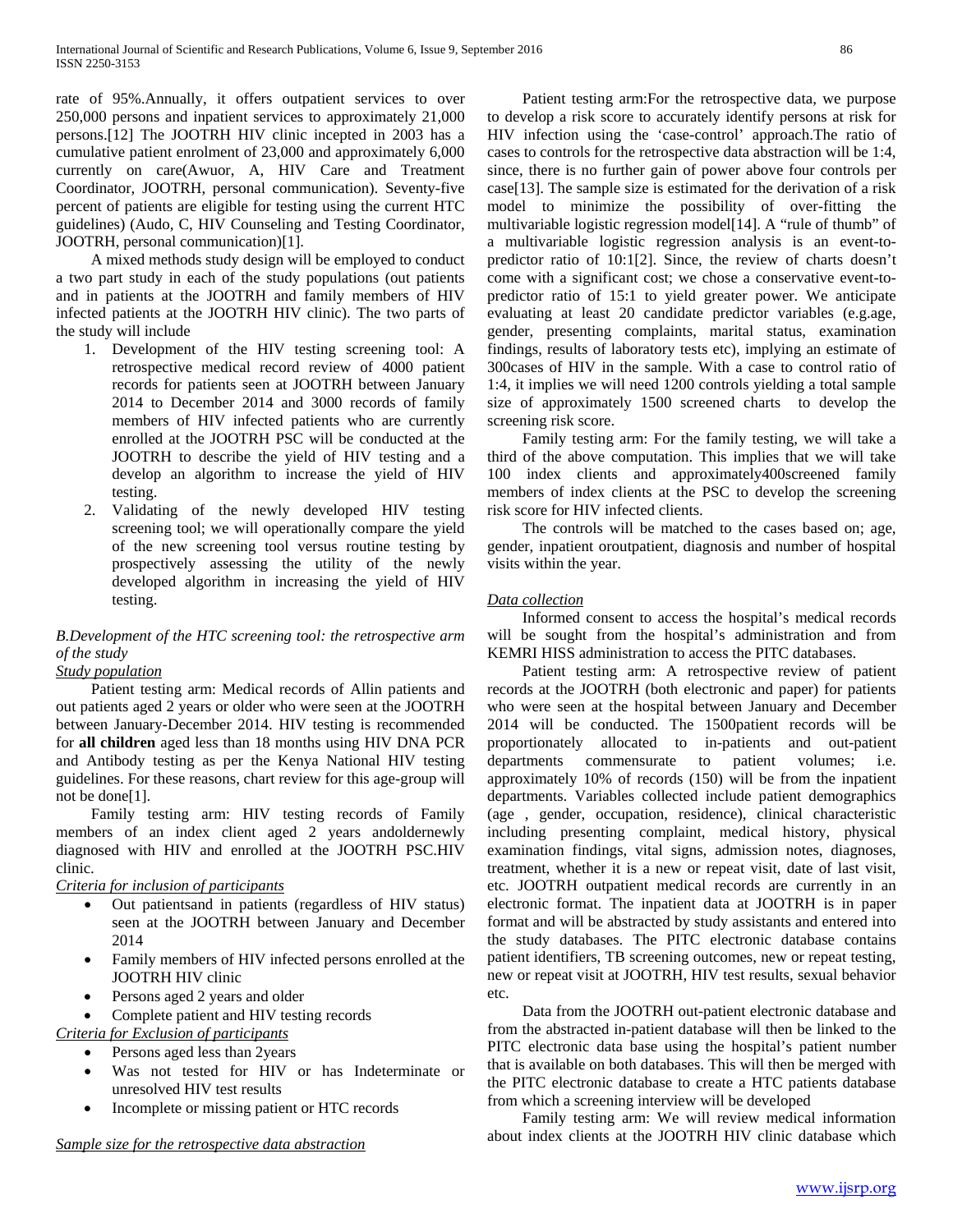contains all clinical information for the patient who are enrolled at the HIV clinic. We will also conduct a retrospective review of data on family testing. Data on family testing and outcomes of family testing is currently available on paper format. We will collect all data on approximately 400family members. Variables collected for index clients at the JOOTRH HIV clinic will include all their clinical information, e.g. duration of HIV diagnosis, duration on ART, data on family size, age of family members, history of previous testing of family members and knowledge of HIV status, health status of family members (see Enrolment, follow up forms, family members testing card). Family members will be assigned (if not already assigned) a unique identifier that will identify them with the family member enrolled at the clinic. These identifiers will be used to link the family member to the participant enrolled at the clinic. Variables that will be collected from the family members will include age, relationship to index member.

 Data from the PSC electronic database will then be linked to the family testing data to create a family members database from which a screening interview will be developed *Data storage*

 Electronic data will be collected from the JOOTRH patient databases using external hard drives and entered into a computer database at KEMRI CRC. Here, the patient data will be merged with existing PITC databases using patient unique identifiers.

 Electronic data will be uploaded into electronic databases at CRC. Participant forms will be scanned into an electronic database and merged with the PITC databases. The external harddrives will be password protected and the paper forms will be stored in a lockable cabinet. Merged datasets will be stored on password protected computers with only members of the study team being privy to the dataset. Data will be stored for a minimum period of 5 years after the completion of the study and will be destroyed five years after the last publication.

## *Data analysis*

 Development of a screening questionnaire will be based on risk factors for HIV, natural history of the disease and clinical features. [9]Analysis of the prediction model will be performed using a multivariable logistic regression model. Selection of the variables will largely follow sequential manual steps based on knowledge of the HIV epidemiology and hypothesized associations between patient characteristics and HIV infection. [14]We will then develop the risk score by multiplying the final prediction model's regression coefficients by 10.[15]Patients will then be grouped distinctively into categories generated from cutpoints of their risk scores based on HIV prevalence. [14]

 Associations among proportions of categorical variables will be assessed using the Chi-square or Fisher's exact tests, where appropriate. T-test or Wilcoxon rank-sum test will be used to compare differences in in mean/medians of continuous variables, as appropriate. Analysis will be done using Stata version 13.0 (StataCorp, College Station, Texas, USA) .[16]

# *C.Validating of the newly developed screening interview: the prospective arm of the study*

# *Study population*

 Patient testing arm: Medical records of All in patients and out patients aged 2 years or older who were seen at the JOOTRH between January-December 2014

Family testing arm: HIV testing records of Family members of an index client aged 2 years and older, newly diagnosed with HIV and enrolled at the JOOTRH PSC.

## *Criteria for inclusion of participants*

- All Out patientsand in patients seen at the JOOTRH between January and December 2014 irrespective of HIV status
- Family members of HIV infected persons enrolled at the JOOTRH HIV clinic
- persons who have consented to join the study
- Persons aged 2 years and older

*Criteria for exclusion of participants* 

- Persons aged less than 2years
- Declines HIV testing or has Indeterminate or unresolved HIV test results
- Those who have not consented to participate in the study

## *Sample size for the prospective arm of the study*

 We computed sample size for validation of the newly development algorithm using theBuderer'sformulain order to be 95% confident that the sensitivity/specificity of the Criteria is within plus or minus 5% of the population estimated sensitivity/specificity:[17]

Sample  
\n
$$
\frac{Z_{1-\alpha/2}^{2} \times S_{N} \times (1 - S_{N})}{Z_{1-\alpha/2}^{2} \times \text{Pr} \, \text{evalence}}
$$
\n
$$
\sum_{\text{sensitivity} = 1}^{1} \frac{Z_{1-\alpha/2}^{2} \times S_{N} \times (1 - S_{N})}{Z_{1-\alpha/2}^{2} \times Z_{N}^{2}}
$$

sensitivity= $\mathcal{L}$ 

Sample size 
$$
\frac{Z_{1-a/2}^{2} \times S_{P} \times (1 - S_{P})}{Z_{1-a/2}^{2} \times (1 - \text{Pr } \text{evalence})}
$$

specificity= Where

 $n$  = required sample size,

 $S_N$ = anticipated sensitivity,

 $S_P$ = anticipated specificity,

 $\alpha$  = size of the critical region (1 –  $\alpha$  is the confidence level),

 $(1 - S_n)$ 

 $\underline{\mathfrak{l}}$ 

 $Z_{1-\alpha/2}$  = standard normal deviate corresponding to the specified size of the critical region  $(\alpha)$ ,

 $L =$  absolute precision desired i.e. level of accuracy

 The prevalence chosen should be selected with caution, lest the sample size adopted results in a loss of precision or confidence or both[18].The prevalence of HIV in Kisumu County where JOOTRH lies is 18.7%[19]. Since the sensitivity and specificity of the Targeted HIV screening algorithmis unknown, a conservative estimate of 50% that would protect the precision of the maximum width would be ideal.However, we want a screening tool that will be able to identify almost everyone with HIV among the HIV undiagnosed persons. We therefore adopted a sensitivity and specificity of 97% for our sample size computation. The standard normal deviate corresponding to 95% confidence interval is 1.96 while the absolute precision desired, L, is ±3%.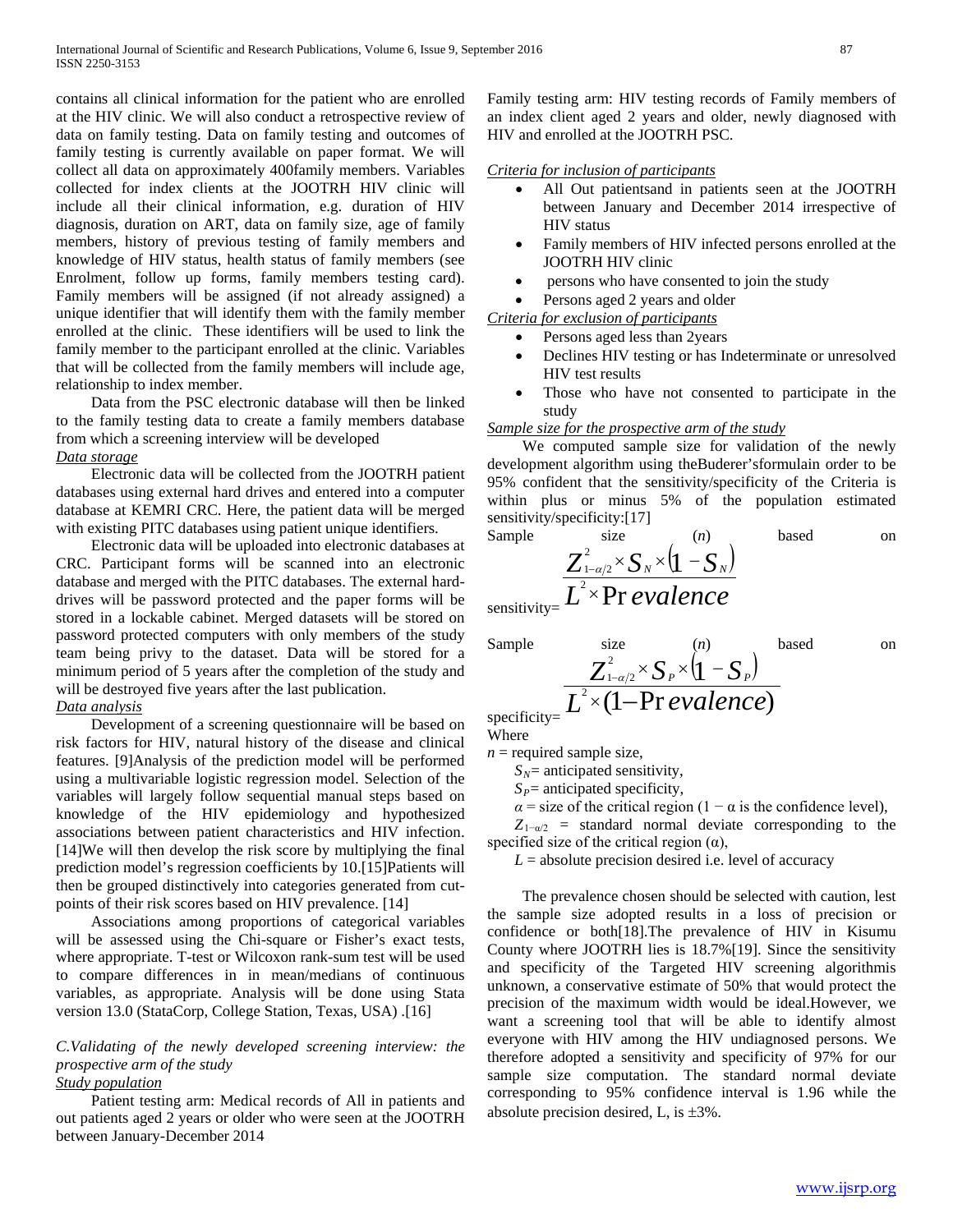Implementing the formulas above in RVersion 3.1.3[20]program yielded

$$
n(sensitivity)=665
$$

*n*(*specificity*)=153

 Ideally, the preferred minimum sample size that will give a precision of 3% or less for both sensitivity andspecificity is 665 patients.

Adjusting for 20% non-response or missing data yields

$$
n = \frac{665}{0.80} = 831, \text{ subjects}
$$

 We will therefore use a sample size of 831patients to validate the screening algorithm.

 We will validate our screening algorithm for the family testing as well. The sample size of the index patients will be 277(approximated a third of the sample size computed above).

## *Data collection*

 Individual patients and their family members will be recruited into the study after consenting to participation. All patients (or family members of HIV infected persons), consenting for the study, will be administered the newly developed algorithm and tested for HIV.. Written informed consent (and assent for persons aged 12-17 years) to conduct a screening interview will only be sought from those assigned to the targeted testing arm.Verbal consent to perform HIV testing as per the national HTC guidelines will be sought from all those who consent to HIV testing whether they are assigned to routine testing or targeted testing.

 Prospectively, we will validate the newly developed algorithms for HIV testing in families of HIV infected persons enrolled at the JOOTRH PSC and patients by operationally comparing the yield of HIV testing in routine testing to that from targeted testing. All participants will be administered the newly developed screeningalgorithm and undergo HIV testing; consent will be sought as per the Kenyan National HIV testing guidelines .We will use stratified probability proportional to size (PPS) methodto obtain the number of patients to be sampled per department among the twenty-four departments of JOOTRH. This will be based on proportions of patients counselled and tested in each department from the PITC data of 2014. Each department will get a sample proportional to its size. The patients will be interviewed conveniently until the desired sample size per department is attained.

 For the prospective arm of the study for family testing, 277index cases will be randomly selected from the PSCdatabase. The newly developed screening algorithm will be administered and HIV testing done for all the family membersconsenting for the study.

 The newly developed screening algorithm will be entered into scannable paper or electronic data collection tools which will be used by the HTC counselors prior to HIV testing. The routinely used PITC data collection tools will be used to collect data on results of HIV testing. The two databases will be linked using the unique patient identifiers assigned to patients at the hospital's records department upon arrival (for patients) and a unique identifier derived from the JOOTRH HIV clinic that is linked to the index case for the family members of HIV infected persons enrolled at the JOOTRH PSC.

#### *Data storage*

 Electronic data will be collected from the JOOTRH patient databases using external hard drives and entered into a computer database at KEMRI CRC. Here, the patient data will be merged with existing PITC databases using patient unique identifiers.

 Electronic data will be uploaded into electronic databases at the JOOTRH CRC. Participant forms will be scanned into an electronic database and merged with the PITC databases. The external hard-drives will be password protected and the paper forms will be stored in a lockable cabinet. Merged datasets will be stored on password protected computers with only members of the study team being privy to the dataset. Data will be stored for a minimum period of 5 years after the completion of the study and will be destroyed five years after the last publication.

## *Data analysis*

 Sensitivity, specificity, positive predictive value (PPV), and negative predictive value (NPV) with their 95% confidence intervals (CI) will be reported. A 10-fold cross-validation method will be used to evaluate the internal validity of the predictive model. Receiver operating characteristic (ROC)curve will be constructed and area under the curve calculated to assess discrimination. The predicted HIV positivity with the observed HIV positivity will be plotted fitting a linear regression line and calculating the slope and  $\mathbb{R}^2$  to assess calibration<sup>[[14]</sup>.

#### *D.Ethical considerations*

#### *Informed consent*

 This will be sought from the hospital administration and prior to accessing patient records.

 Individual informed consent will be sought from individual participants for the prospective arm of the study (see consent and assent forms).

#### *Confidentiality*

 All study staff will be trained in ethical procedures asked to sign confidentiality agreements. All study documents will be stored under lock and key and electronic files will be stored in password protected computers. All data will be anonymized prior to analysis and only the PI will have access to participant link log that contains information that can identify participants by their study identifiers.

#### *Institutional Review Board oversight*

 This will be sought from relevant institutional review boards.

## III. DISCUSSION

#### *A.Potential risks to participants*

 There is the risk of accidental disclosure of participants' private medical information; to mitigate this, we will take the utmost precautions to protect participant confidentiality including aksing study staff to sign confidentialty agreement forms.